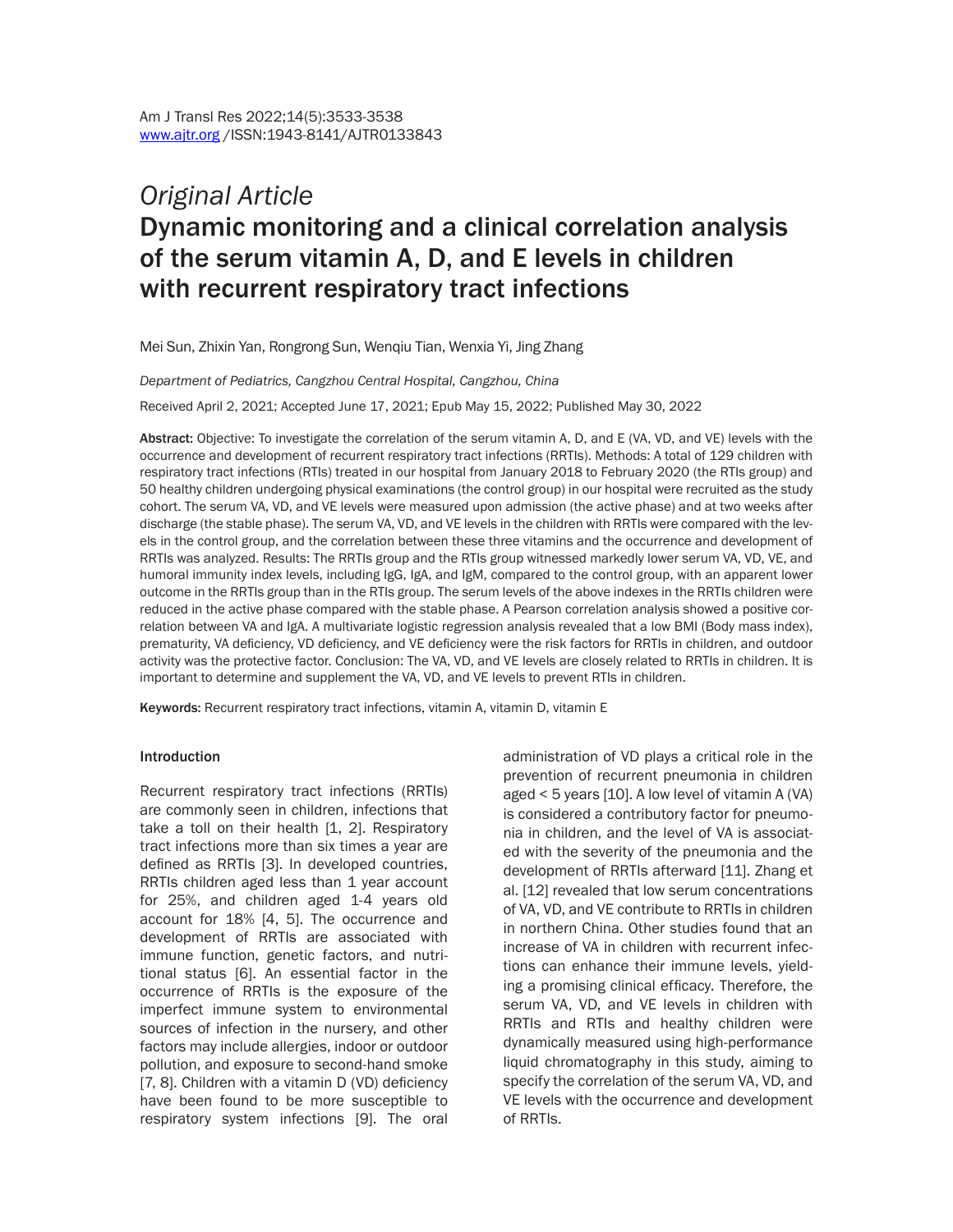| Group              | M/F(n) | Age (years,<br>$\overline{x}$ ±s) | Weight (kg,<br>$\overline{x}$ ±s) |
|--------------------|--------|-----------------------------------|-----------------------------------|
| RRTIs group        | 39/30  | $4.86 \pm 2.83$                   | $18.87 \pm 7.42$                  |
| General RTIs group | 34/26  | $5.23 + 3.24$                     | $21.04 \pm 8.31$                  |
| Control group      | 24/26  | $4.75 \pm 3.20$                   | $19.28 \pm 8.79$                  |
| $x^2/F$ value      | 1.070  | 0.385                             | 0.926                             |
| P value            | 0.585  | 0.680                             | 0.399                             |

Table 1. Comparison of the general data among the children from the three groups

#### Materials and methods

## *Subjects*

A total of 129 children with RTIs who were treated in our hospital from January 2018 to February 2020 and 50 healthy children who underwent physical examinations during the same period in our hospital were recruited as the study cohort. Among the 129 children with RTIs, there were 69 RRTIs children (the RRTIs group), 60 children with RTIs symptoms (the RTIs group), and 50 healthy children (the control group). No statistically significant differences in age, the male to female ratio, or weight were noted among all the children. All the children's families fully understood the study and signed the informed consent forms. This study was approved by our hospital ethics committee with the approval number of 2017-11- 25. https://clinicaltrials.gov/, ClinicalTrials.gov Identifier: NCT02852011.

## *Inclusion and exclusion criteria*

Inclusion criteria: (1) The RRTIs group: children in the active phase of the disease, 1-14 years old, and who met the enrollment criteria [13]. (2) The RTIs group: children who met the diagnostic criteria for RTIs [14] but not RRTIs, and who were in the active phase of the disease. (3) The control group: healthy children in the outpatient clinic without a previous history of RRTIs. Exclusion criteria: children with underlying diseases or other diseases, children who had recently been administered gamma globulin, blood products, hormones, or VA, VD, and VE.

## *Testing indicators*

Fasting venous blood (2 ml) was collected on the morning of the second day after admission and centrifuged to obtain the supernatant. The VA, VD, and VE levels were measured using high-performance liquid chromatography. We defined VA less than 0.3 mg/L, VD less than 20 ug/L, and VE less than 5 mg/L as the criteria for vitamin deficiency. The deficiency rates were calculated. The humoral immunity indexes were determined using the immunoturbidimetric method by taking 5 mL of peripheral venous blood and measuring the IgG, IgA, and IgM levels using a Siemens BNII ana-

lyzer. The VA, VD, and VE levels were tested two weeks after discharge during the outpatient review of the children with RTIs.

## *Statistical analysis*

All the data analyses were done using SPSS 22.0 software (SPSS Inc., Armonk, NY, USA). The measurement data were expressed as the means ± standard deviations (*\_ x*±S), and the inter-group comparisons were conducted using t-test, and the multi-group comparisons were conducted using one-way analyses of variance. The count data were analyzed using *χ<sup>2</sup>* tests. *P* < 0.05 was regarded as a statistically significant difference.

## Results

## *Comparison of the general data*

No statistically significant differences in the male to female ratio, the ages, or the weights were found among the patients in the RRTIs group, the RTIs group, and the control group (Table 1).

## *Comparison of the serum VA, VD, and VE levels*

As shown in Table 2, the serum VA, VD, and VE levels were significantly lower in the RRTIs group and the RTIs group than the serum VA, VD, and VE levels in the control group. Moreover, the serum VA, VD, and VE levels were significantly decreased in the RRTIs group in comparison with the RTIs group. As shown in Table 3, the vitamin deficiency rates were significantly higher in the RRTIs group than the RTIs group  $(P < 0.05)$ .

## *Comparison of the serum IgG, IgA, and IgM levels*

As shown in Table 4, we observed significantly lower serum IgG, IgA, and IgM levels in the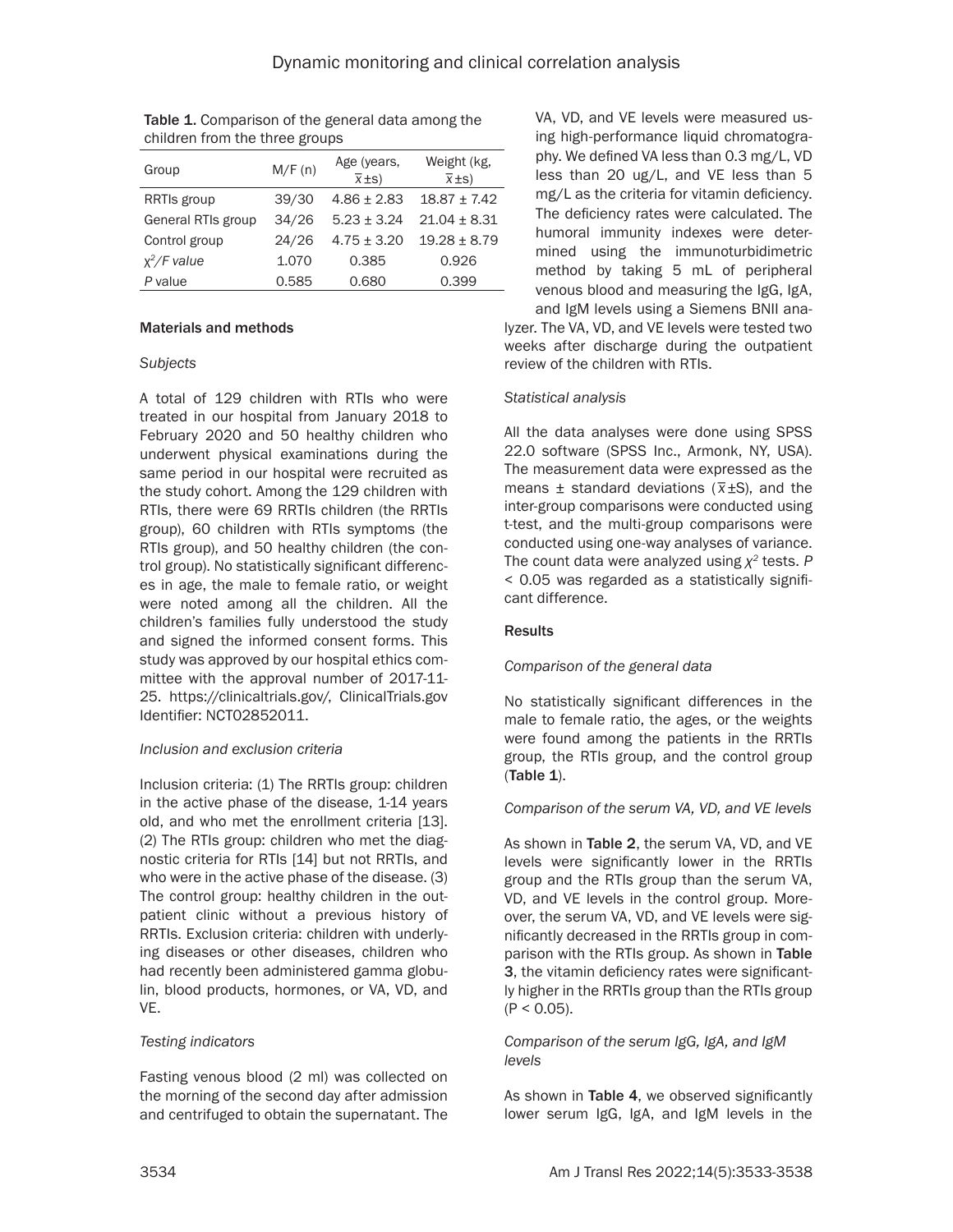| Table 2. Comparison of serum VA, VD, and VE levels among |  |  |
|----------------------------------------------------------|--|--|
| the three groups                                         |  |  |

| Group              | $VA$ (mg/L)     | $VD$ (ng/mL)     | VE(mg/L)        |
|--------------------|-----------------|------------------|-----------------|
| RRTIs group        | $0.21 \pm 0.08$ | $13.22 + 9.27$   | $6.16 \pm 1.65$ |
| General RTIs group | $0.26 + 0.11$   | $17.25 + 8.69$   | $6.86 + 1.36$   |
| Control group      | $0.36 + 0.08$   | $35.27 \pm 8.21$ | $7.59 + 1.92$   |
| F value            | 39.413          | 18.512           | 10.963          |
| P value            | 0.001           | 0.002            | 0.012           |

Table 3. Comparison of the VA, VD, and VE vitamin deficiency rates in the active and stable phases

|                                  | VA    | VD                                        | VF       |  |
|----------------------------------|-------|-------------------------------------------|----------|--|
| RRTIs group                      |       | 65.22 (45/69) 47.83 (33/69) 31.88 (22/69) |          |  |
| General RTIs group 20/60 (33.33) |       | 15 (20.00)                                | 8(13.33) |  |
| $x^2$ value                      | 13.05 | 7.157                                     | 6.188    |  |
| P value                          | 0.001 | 0.023                                     | 0.013    |  |

Table 4. The serum IgG, IgA, and IgM levels in the RTIs children in the active phase between the two disease groups and the control group

| Group              | $lgG$ $(g/L)$                  | lgA(g/L)                     |                     |
|--------------------|--------------------------------|------------------------------|---------------------|
| RRTIs group        | $7.68 \pm 1.14$ <sup>*,#</sup> | $1.05 \pm 0.24$ *,#          | $0.94 \pm 0.16$ *,# |
| General RTIs group | $8.49 \pm 1.48$ <sup>*</sup>   | $1.24 \pm 0.23$ <sup>*</sup> | $1.19 \pm 0.21^*$   |
| Control group      | $10.57 \pm 1.62$               | $1.55 \pm 0.37$              | $1.42 \pm 0.29$     |
| F value            | 63.21                          | 46.50                        | 70.42               |
| P value            | 0.014                          | 0.002                        | 0.001               |

\*Compared with the control group, *P* < 0.05*.* #Compared with the general RTI group, *P* < 0.05*.*

Table 5. The serum VA, VD, and VE levels in the RRTIs children in the active and stable phases

| Phase        | VA (mg/L)       | $VD$ (ng/mL)     | $VE$ (mg/L)     |
|--------------|-----------------|------------------|-----------------|
| Active phase | $0.21 + 0.08$   | $13.22 + 9.27$   | $6.16 \pm 1.65$ |
| Stable phase | $0.29 \pm 0.06$ | $28.38 \pm 8.90$ | $7.47 \pm 1.80$ |
| t value      | $-6.231$        | $-6.726$         | $-4.430$        |
| P value      | 0.012           | 0.001            | 0.003           |

Table 6. The correlation between the serum VA levels and the humoral immunity indexes in the RRTIs group

|            | r value (Pearson coefficient) | P value |
|------------|-------------------------------|---------|
| IgG        | 0.012                         | 0.284   |
| <b>IgA</b> | 0.347                         | 0.003   |
| lgM        | 0.004                         | 0.589   |
|            |                               |         |

RRTIs group than in the RTIs and control groups (P < 0.05). Moreover, the decrease in the RRTIs group was more significant in comparison with the RTIs group ( $P < 0.05$ ).

*Comparison of the serum VA, VD, and VE levels in the RRTIs children in the active and stable phases*

As shown in Table 5, the serum VA, VD, and VE levels in the children with RRTIs were lower in the active phase than in the stable phase  $(P < 0.05)$ .

*The correlation of the serum VA, VD, and VE levels with the humoral immunity indexes in the children with RRTIs*

As shown in Tables 6-8, there was a positive correlation among the serum VA and IgA levels in the patients with RRTIs ( $r = 0.347$ ,  $P =$ 0.003).

*Multivariate logistic regression analysis of the RRTIs in children*

As shown in Table 9, our multivariate logistic regression analysis showed that low BMI, prematurity, VA deficiency, VD deficiency, and VE deficiency are the risk factors for RRTIs in children, and outdoor activity is the protective factor.

## **Discussion**

Studies show that RTIs remain one of the leading causes of high morbidity and mortality in children [15]. Respiratory tract infections are frequently reported in children, susceptible adults, and the elderly. The risks of recurrence and complications are associated with both the virus and the immune function [16]. A previous study pointed out that the serum IgG, IgA, and IgM levels

are significantly low in RRTIs children. Studies have shown that the serum VA, VD, and VE levels are closely related to the body's immune status, but decreased immunity may result in RRTIs in children [17]. In this paper, we dynamically monitored the serum VA, VD, and VE levels in RRTIs children, and we explored their correlation with the occurrence and development of the disease.

In this study, the serum VA, VD, and VE levels and the humoral immunity indexes, including IgG, IgA, and IgM showed a decline in the RRTIs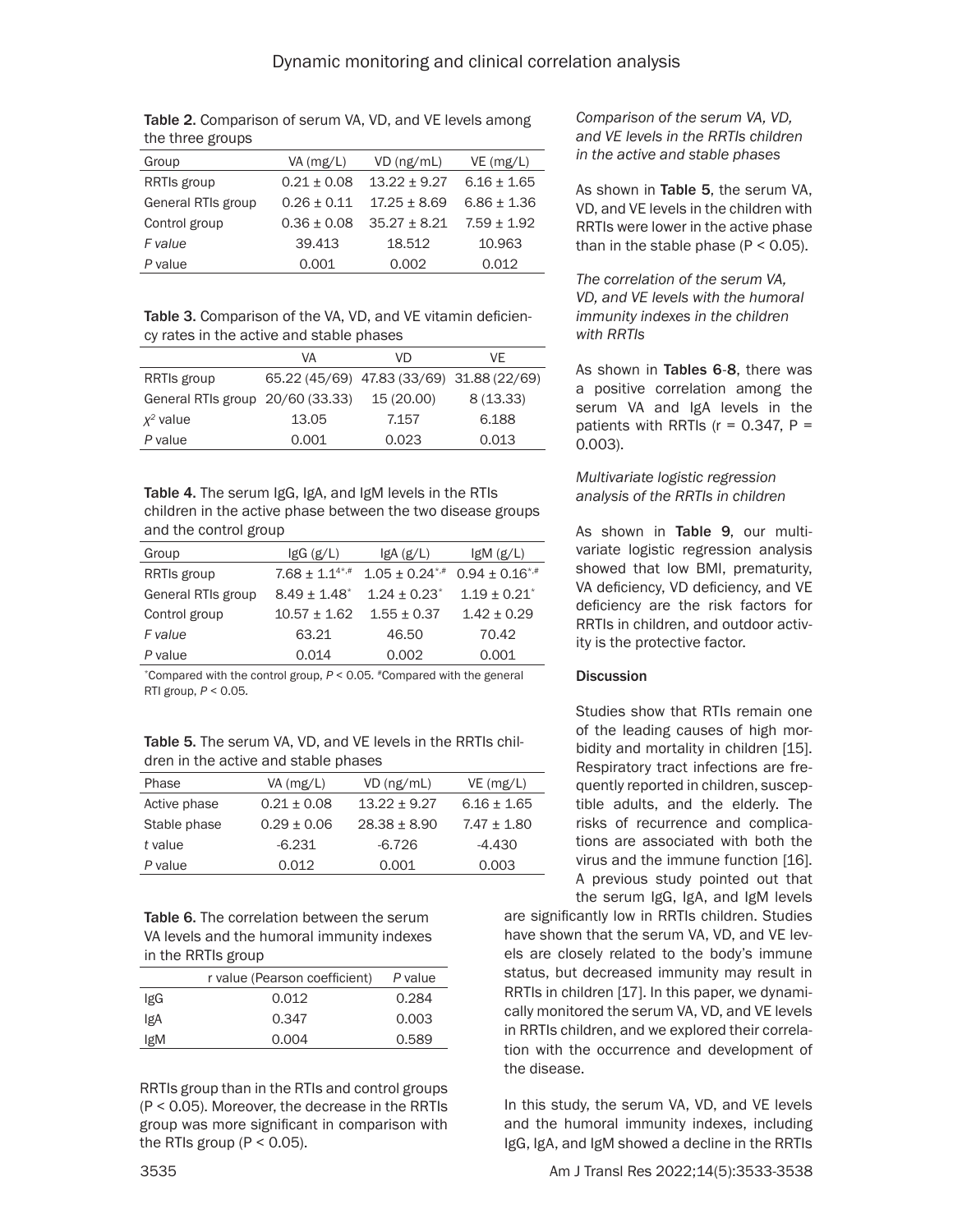Table 7. The correlation between the serum VD levels and the humoral immunity indexes in the RRTIs group

|     | r value (Pearson coefficient) | P value |
|-----|-------------------------------|---------|
| IgG | 0.021                         | 0.635   |
| IgA | 0.119                         | 0.097   |
| IgM | 0.002                         | 0.842   |

Table 8. The correlation between the serum VE levels and the humoral immunity indexes in the RRTIs group

|     | r value (Pearson coefficient) | P value |
|-----|-------------------------------|---------|
| IgG | 0.016                         | 0.415   |
| lgA | 0.124                         | 0.114   |
| lgM | 0.013                         | 0.214   |
|     |                               |         |

group compared with the control and RTIs groups. The vitamin deficiency rates showed a surge in the RRTIs group compared to the RTIs group. Our Pearson correlation analysis showed a positive correlation between VA and IgA. The multivariate logistic regression analysis showed that low BMI, prematurity, VA deficiency, VD deficiency, and VE deficiency were the risk factors for RRTIs in children, while outdoor activity was the protective factor. Micronutrient VA is defined as a class of compounds that imposes a multifunctional effect on human health. These molecules may serve as regulators in biological functions such as development, vision, and intestinal barriers [18]. The favorable effects of VA may depend on pathogen-driven immune responses [19] and genetic background [20]. It has been confirmed that VA deficiency impedes the normal regeneration of the mucosal barrier disrupted by infection and weakens the function of neutrophils, macrophages, and natural killer (NK) cells, thereby impairing innate immunity. Additionally, VA is indispensable to the adaptive immune system [21]. In this study, the serum VA level declined in the children with RRTIs, and this decline was assumed to be associated with decreased immune system function, thus increasing the risk for RTIs in the children.

Our *in vitro* data showed that, in addition to regulating the innate immune cells, VD can also improve the body's immune function. *In vivo* studies with VD supplementation in animals and humans have shown that VD exerts pro-

mising effects on immune function, particularly in the setting of autoimmunity [22]. A prior study also proposed that VD exerts an immunomodulation effect on diverse immune cells such as monocytes, macrophages, dendritic cells (DCs), T-lymphocytes, and B-lymphocytes, hence modulating both the innate and adaptive immune responses [23]. VD plays a critical role in the body's immune system. Therefore, reduced VD levels in the body will inevitably cause a decrease in immune function, thereby enhancing the risk for RRTIs in children.

Since the development, function, and regulation of DCs, macrophages, NK cells, T cells, and B cells were understated, the influence of VE on specific immunocytes has received a surge of interest [24]. Vitamin E, a potent lipidsoluble antioxidant found in higher concentrations in immunocytes than in any other cell in the blood, is thought to be one of the most effective nutrients for regulating immunological function [25]. In our study, the VE levels were significantly reduced and closely related to respiratory diseases, which clearly predisposed the children to an increased incidence of respiratory infections. Additionally, Zhang et al. [26] found that reductions in vitamin A, D3, and E levels are closely related to RRTIs in children. The timely supplementation of vitamins during routine treatment can considerably improve the condition of the children and promote recovery. However, the current status of children's vitamin-related nutrition in China is not optimistic, and a lack of vitamin A, D3, and E may give rise to RRTIs [27]. Symptomatic treatment is the mainstay for RRTI, yet it produces an undesirable outcome in improving the symptoms of the disease. Reaching the normal range of vitamin A, D3, and E levels through vitamin supplementation helps to improve immune function, thereby mitigating the inflammation and alleviating the clinical symptoms. Children who underwent the conventional treatment combined with vitamin supplementation did not experience any adverse reactions, which may be related to the enhancement of body immunity and the improvement of nutritional status after vitamin supplementation. However, it should be noted that despite the fact that vitamins are trace organic substances required by the human body, excessive supplementation can also cause damage to the body. The monitoring results should be referenced to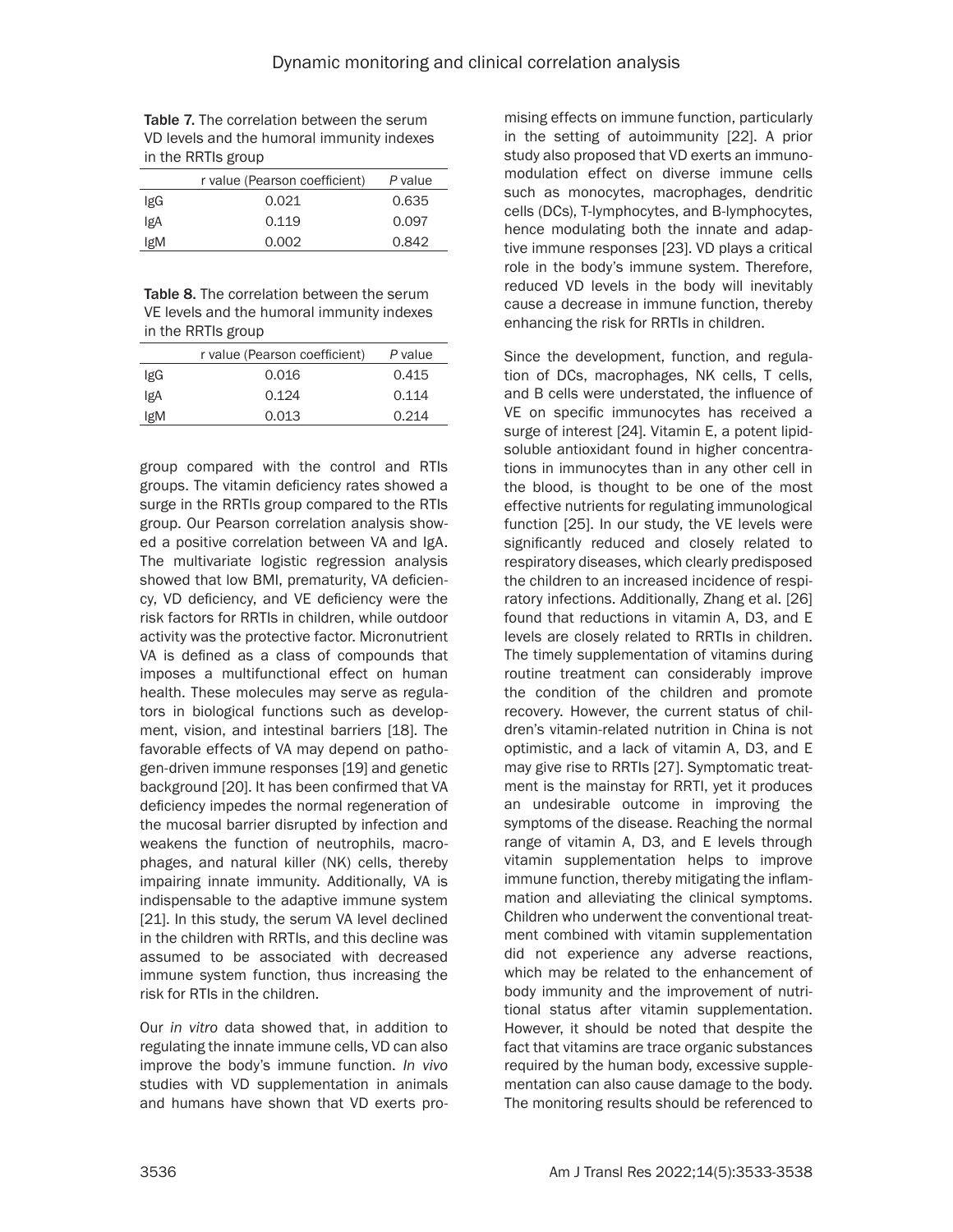|                                                          | B | SF. | P | 0R | 95% CI                                                    |
|----------------------------------------------------------|---|-----|---|----|-----------------------------------------------------------|
| Low BMI                                                  |   |     |   |    | $-0.415$ 0.592 < 0.001 5.011 3.321~6.063                  |
| Prematurity                                              |   |     |   |    | $-0.462$ 0.603 < 0.001 2.453 1.762~3.561                  |
| VA deficiency                                            |   |     |   |    | $-0.162$ $0.521$ < 0.001 6.982 5.392~8.134                |
| VD deficiency                                            |   |     |   |    | $-0.803$ $0.382$ $\leq$ 0.001 4.024 3.213~5.574           |
| VE deficiency                                            |   |     |   |    | $-0.762$ $0.582$ $\leq$ 0.001 2.018 1.351 $\approx$ 3.235 |
| Outdoor activities 0.892 0.433 < 0.001 0.672 0.493~0.704 |   |     |   |    |                                                           |

Table 9. A multivariate logistic regression analysis of the risk factors for RRTIs in children

develop medical treatment. The limitation of this study is that no further studies have been conducted on the drug targets. The VA, VD, and VE levels are closely related to RRTIs in children, but as to whether they can be used as a drug treatment target for RRTIs, future research and drug trials will be conducted to confirm the feasibility.

Furthermore, we also found that the VA, VD, and VE levels are significantly lower in the stable phase than in the active phase, providing a basis for the clinical determination of RRTIs.

## Disclosure of conflict of interest

None.

Address correspondence to: Jing Zhang, Department of Pediatrics, Cangzhou Central Hospital, Yunhe District, Cangzhou, China. Tel: +86- 15103173231; E-mail: [913341984@qq.com](mailto:913341984@qq.com)

## References

- [1] Nazzari E, Torretta S, Pignataro L, Marchisio P and Esposito S. Role of biofilm in children with recurrent upper respiratory tract infections. Eur J Clin Microbiol Infect Dis 2015; 34: 421- 429.
- [2] Everard ML. Recurrent lower respiratory tract infections'-going around in circles, respiratory medicine style. Paediatr Respir Rev 2012; 13: 139-143.
- [3] Principi N, Esposito S, Cavagna R, Bosis S, Droghetti R, Faelli N, Tosi S and Begliatti E; Snoopy Study Group. Recurrent respiratory tract infections in pediatric age: a populationbased survey of the therapeutic role of macrolides. J Chemother 2003; 15: 53-59.
- [4] Marchisio P, Bellussi L, Di Mauro G, Doria M, Felisati G, Longhi R, Novelli A, Speciale A, Mansi N and Principi N. Acute otitis media: from diagnosis to prevention. Summary of the Ital-

ian guideline. Int J Pediatr Otorhinolaryngol 2010; 74: 1209-1216.

[5] Esposito S and Principi N; Italian Society of Pediatrics; Italian Society of Pediatric Infectivology; Italian Society of Pediatric Allergology and Immunology; Italian Society of Pediatric Respiratory Diseases; Italian Society of Preventive and Social Pediatrics; Italian Society of Otorhinolaryngology; Italian Society of Chemotherapy; Italian Society of Micro-

biology. Guidelines for the diagnosis and treatment of acute and subacute rhinosinusitis in children. J Chemother 2008; 20: 147- 157.

- [6] Mao S, Zhang A and Huang S. Meta-analysis of Zn, Cu and Fe in the hair of Chinese children with recurrent respiratory tract infection. Scand J Clin Lab Invest 2014; 74: 561-567.
- [7] Esposito S and Musio A. Immunostimulants and prevention of recurrent respiratory tract infections. J Biol Regul Homeost Agents 2013; 27: 627-636.
- [8] Esposito S, Marchisio P, Cavagna R, Gironi S, Bosis S, Lambertini L, Droghetti R and Principi N. Effectiveness of influenza vaccination of children with recurrent respiratory tract infections in reducing respiratory-related morbidity within the households. Vaccine 2003; 21: 3162-3168.
- [9] Eroglu C, Demir F, Erge D, Uysal P, Kirdar S, Yilmaz M and Kurt Omurlu I. The relation between serum vitamin D levels, viral infections and severity of attacks in children with recurrent wheezing. Allergol Immunopathol (Madr) 2019; 47: 591-597.
- [10] Singh N, Kamble D and Mahantshetti NS. Effect of Vitamin D supplementation in the prevention of recurrent pneumonia in under-five children. Indian J Pediatr 2019; 86: 1105- 1111.
- [11] Jiang YL and Peng DH. Serum level of vitamin A in children with pneumonia aged less than 3 years. Zhongguo Dang Dai Er Ke Za Zhi 2016; 18: 980-983.
- [12] Zhang X, Ding F, Li H, Zhao W, Jing H, Yan Y and Chen Y. Low serum levels of vitamins A, D, and E are associated with recurrent respiratory tract infections in children living in Northern China: a case control study. PLoS One 2016; 11: e0167689.
- [13] Respiratory Group of Chinese Pediatric Society; Chinese Medical Association; Editorial Board of Chinese Journal of Pediatrics. Clinical concepts and principles of management of recurrent respiratory tract infections (revised). Chin J Pediatrics 2008; 446: 108-110.